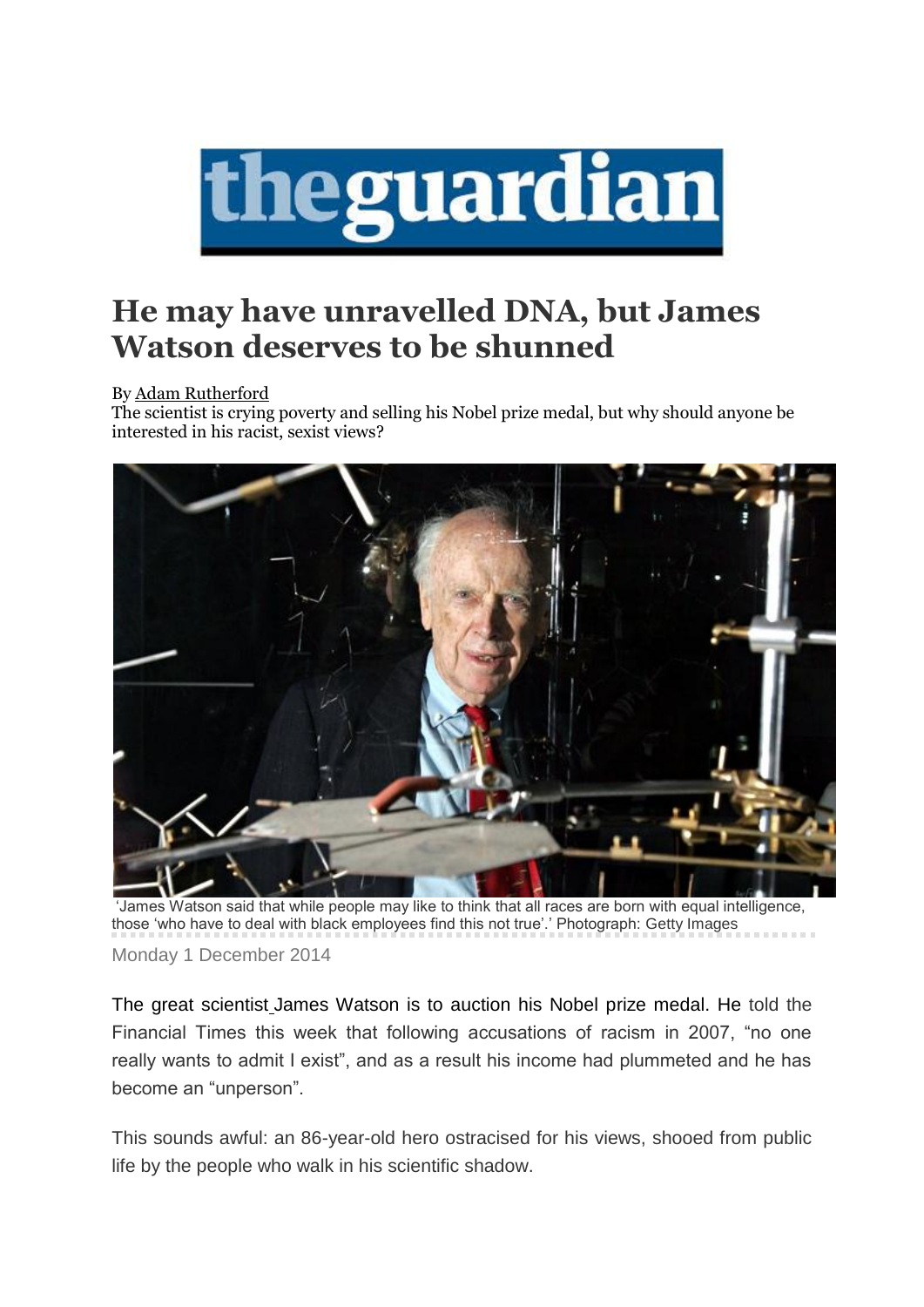But it's not awful. Watson has said that he is "not a racist in a conventional way". But he told the Sunday Times in 2007 that while people may like to think that all races are born with equal intelligence, those "who have to deal with black employees find this not true". Call me old-fashioned, but that sounds like bog-standard, run-of-themill racism to me.

And this current whinge bemoans a new poverty born of his pariah status. Apart "from my academic income", he says, Watson is condemned to a miserly wage that prevents him from buying a David Hockney painting.

His comments reveal a pernicious character entirely unrelated to his scientific greatness, but that is longstanding and not new. Watson is rightly venerated for being half of the pair, along with Francis Crick, who discovered the structure of DNA, and for leading the Human Genome Project. The story of the unveiling of the double helix is messy and complex, just like all biology. It has been pored over and studied and embellished and mythologised. But simply, the race was won by Crick and Watson, and in April 1953 they revealed to the world the iconic double helix. The key evidence, however, Photo 51, was produced by Rosalind Franklin and Ray Gosling, at King"s College London. Franklin"s skill at the technique known as X-ray crystallography was profound, and was indubitably essential to the discovery. Crick and Watson acquired the photo without her knowledge.

With their unique insight and vision, Crick and Watson deserve their Nobel gongs. Contrary to some narratives, Franklin was not overlooked in this accolade. The rules are quite clear: Nobels are not awarded posthumously. Franklin had died from cancer aged just 37, in 1958, four years before the Nobel committee recognised what is undoubtedly one of the most significant scientific advances of the 20th or any century.

With Nobels, we put people on pedestals and gift them platforms to say whatever they like. Here, they represent science, but contrary to stereotype, there isn"t a typical scientist. We"re just people.

Some Nobel laureates say stupid ignorant things. Most say little beyond their expertise, and some, such as the president of the Royal Society, Paul Nurse, are great leaders and campaigners for science and society.

The first account of the story of DNA was by Watson himself, and reveals his character. Honest Jim is what he wanted to call the book that was published as The